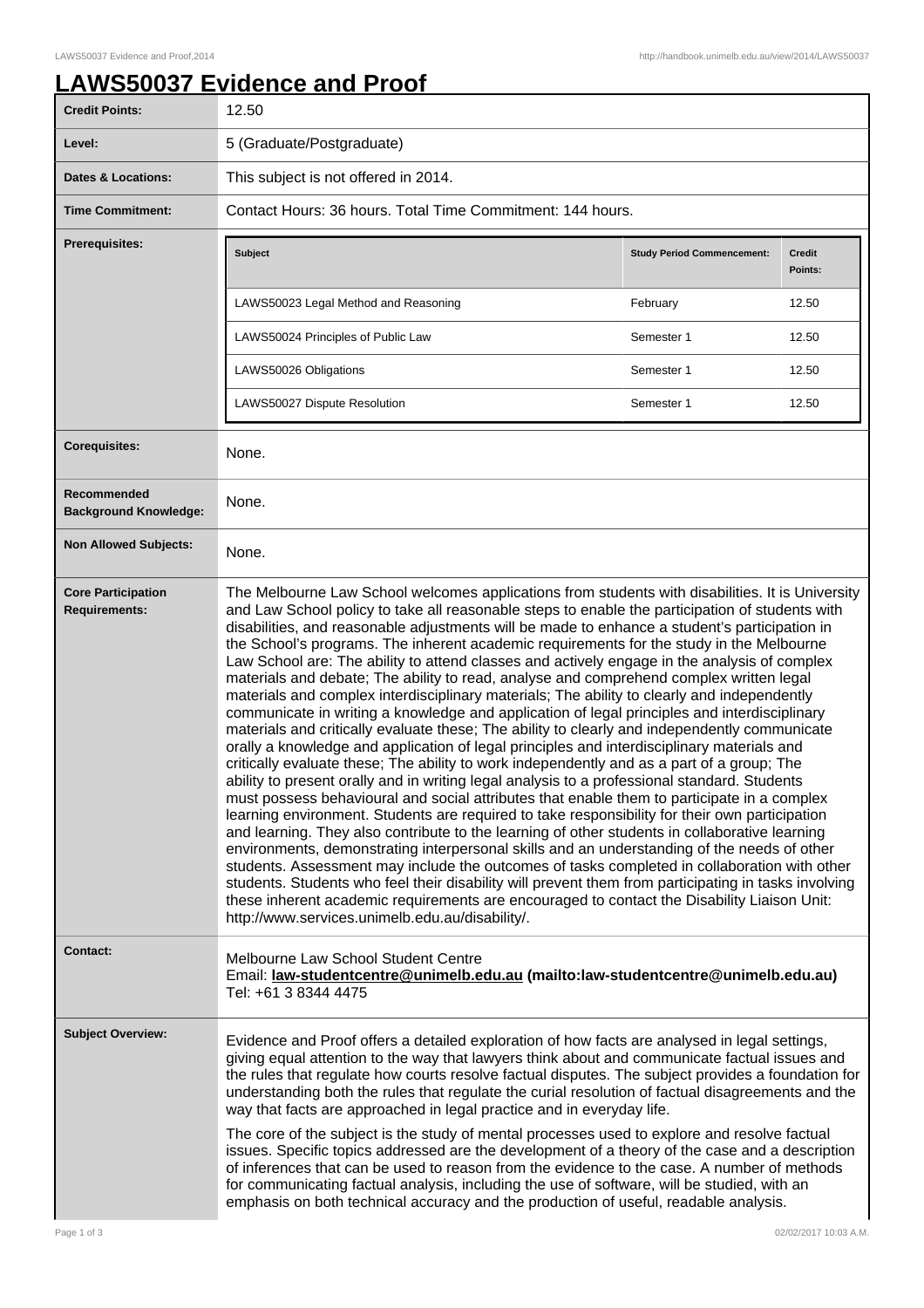|                           | The subject will then explore the main rules that regulate (or purport to regulate) these mental<br>processes (and related physical processes, such as the testimony of witnesses and the<br>admission of documents and real evidence) when factual disputes are resolved by courts. The<br>regulatory topics, comprising the central components of the law of evidence, include relevance,<br>discretionary exclusion; the hearsay rule and its exceptions; the opinion rule and the regulation<br>of expert evidence; and the credibility rule. The subject will also consider the rules that impact<br>on the proof of criminal charges, including the rules on evidence of the defendant's character<br>and other misconduct; the admissibility of admissions; and the law of criminal investigations.<br>The classes will emphasise the application of these rules to complex, realistic facts and the<br>development of skills to describe the impact of legal regulation on factual arguments that would<br>otherwise be available.<br>Throughout, the subject will explore the rationales for the rules and practices that surround legal<br>fact-finding, as well as the alternative approaches available from comparative jurisdictions or<br>proposed as law reforms. Students will be challenged to consider not only the limits of legal<br>regulation, but also the limits of logical fact-finding, as a means of providing justice (and, in<br>particular, avoiding miscarriages of justice) in a transparent, accountable, efficient and effective<br>manner. |
|---------------------------|-------------------------------------------------------------------------------------------------------------------------------------------------------------------------------------------------------------------------------------------------------------------------------------------------------------------------------------------------------------------------------------------------------------------------------------------------------------------------------------------------------------------------------------------------------------------------------------------------------------------------------------------------------------------------------------------------------------------------------------------------------------------------------------------------------------------------------------------------------------------------------------------------------------------------------------------------------------------------------------------------------------------------------------------------------------------------------------------------------------------------------------------------------------------------------------------------------------------------------------------------------------------------------------------------------------------------------------------------------------------------------------------------------------------------------------------------------------------------------------------------------------------------------------------------------------------------------|
| <b>Learning Outcomes:</b> | Students who successfully complete this subject will have demonstrated:                                                                                                                                                                                                                                                                                                                                                                                                                                                                                                                                                                                                                                                                                                                                                                                                                                                                                                                                                                                                                                                                                                                                                                                                                                                                                                                                                                                                                                                                                                       |
|                           | $#$ A sophisticated appreciation of the role played by facts in litigation;                                                                                                                                                                                                                                                                                                                                                                                                                                                                                                                                                                                                                                                                                                                                                                                                                                                                                                                                                                                                                                                                                                                                                                                                                                                                                                                                                                                                                                                                                                   |
|                           | $*$ Specialist cognitive, technical and creative skills in the analysis of facts in a variety of<br>contexts, both through the development of a theory of the case that is compatible with<br>the available evidence and the formulation of a comprehensive description of how that<br>evidence rationally supports a given case;<br>$*$ A detailed and critical understanding of the main sources, principles, techniques,<br>terminology and concepts of the law of evidence in Australia and with the fundamental<br>features of common law trials;<br>$_{\#}$ A specialist working knowledge of the most important rules of evidence, the key<br>controversies about their contemporary application and an ability to apply those rules to<br>diverse factual situations; and<br>$_{\#}$ The ability to communicate both factual and legal analysis in a clear, succinct and<br>comprehensive manner.                                                                                                                                                                                                                                                                                                                                                                                                                                                                                                                                                                                                                                                                     |
| <b>Assessment:</b>        | Take Home Examination: Students will be required to analyse a lengthy brief of evidence<br>(including witness statements, expert reports and variety of real evidence) derived from an<br>actual court file or instance of litigation. They will then have to prepare an advice on evidence<br>setting out their theory of the case (consistently with the evidence), their proof of the case<br>(consistently with the theory) and their assessment of the impact of the law of evidence on their<br>proof. (6,000 words) (100%).                                                                                                                                                                                                                                                                                                                                                                                                                                                                                                                                                                                                                                                                                                                                                                                                                                                                                                                                                                                                                                            |
| <b>Prescribed Texts:</b>  | Jeremy Gans and Andrew Palmer, Uniform Evidence (latest edition); Andrew Palmer, Proof<br>(latest edition); Specialist materials containing detailed case studies of factual scenarios and<br>documentary evidence will also be made available from Melbourne Law School.                                                                                                                                                                                                                                                                                                                                                                                                                                                                                                                                                                                                                                                                                                                                                                                                                                                                                                                                                                                                                                                                                                                                                                                                                                                                                                     |
| <b>Breadth Options:</b>   | This subject is not available as a breadth subject.                                                                                                                                                                                                                                                                                                                                                                                                                                                                                                                                                                                                                                                                                                                                                                                                                                                                                                                                                                                                                                                                                                                                                                                                                                                                                                                                                                                                                                                                                                                           |
| <b>Fees Information:</b>  | Subject EFTSL, Level, Discipline & Census Date, http://enrolment.unimelb.edu.au/fees                                                                                                                                                                                                                                                                                                                                                                                                                                                                                                                                                                                                                                                                                                                                                                                                                                                                                                                                                                                                                                                                                                                                                                                                                                                                                                                                                                                                                                                                                          |
| <b>Generic Skills:</b>    | On successful completion of the subject students will have developed their skills in the following<br>areas:<br>$_{\text{\#}}$ Advanced skills in the analysis of facts in a legal context, including imaginative and creative<br>skills in developing theories and arguments and deductive and logical skills in expressing<br>inferences and factual propositions;<br>$*$ Specialist knowledge and critical understanding of the statutes and cases relevant<br>to Victorian evidence law and their application to complex, diverse and novel factual<br>arguments;<br>$#$ The ability to express and advocate complex factual and legal arguments in a clear,<br>accessible and comprehensive manner aimed at diverse legal audiences.                                                                                                                                                                                                                                                                                                                                                                                                                                                                                                                                                                                                                                                                                                                                                                                                                                     |

I